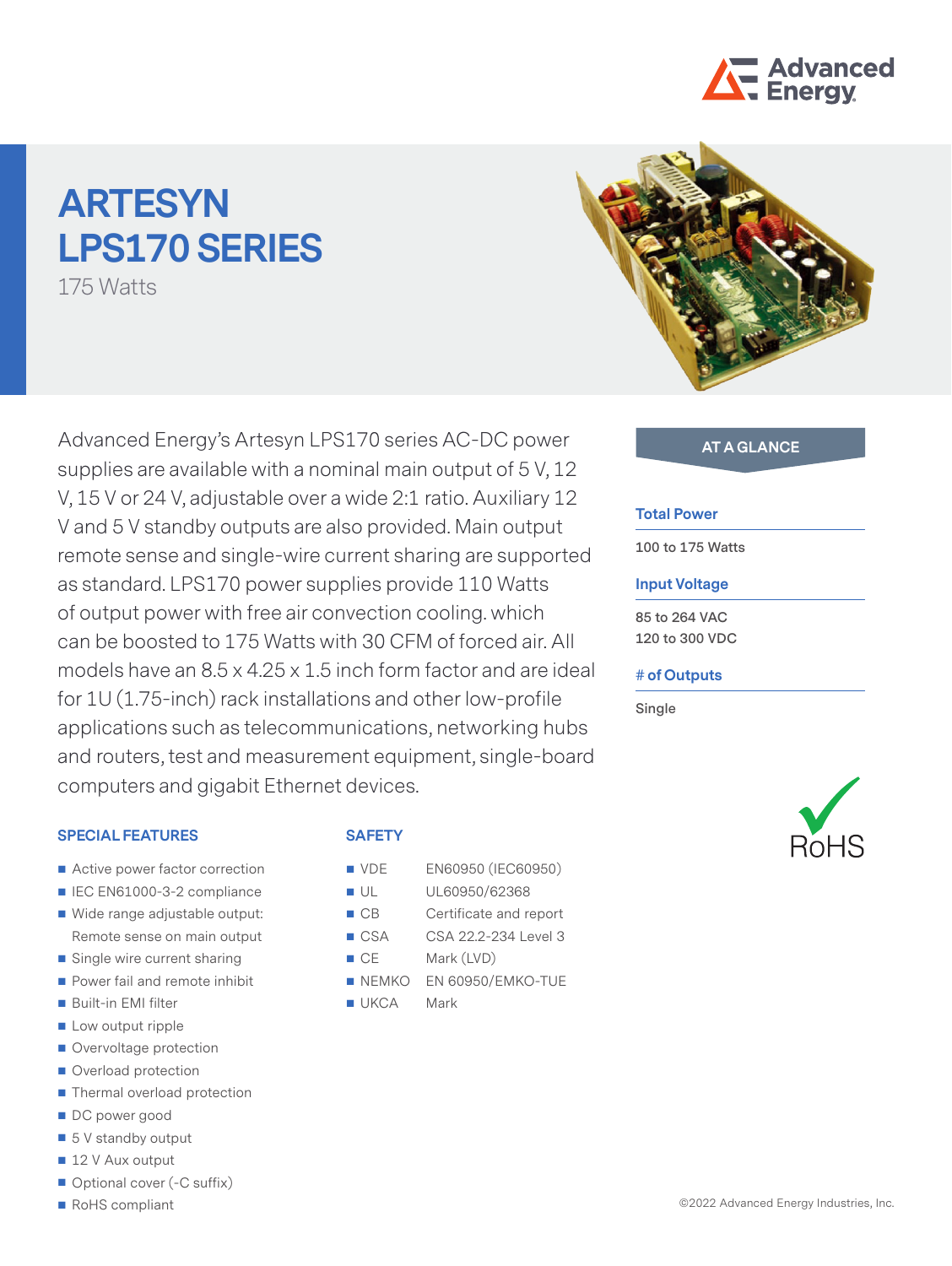## **ELECTRICAL SPECIFICATIONS**

| Input                         |                                                                                                                    |
|-------------------------------|--------------------------------------------------------------------------------------------------------------------|
| Input range                   | 85 to 264 VAC; 120 to 300 VDC                                                                                      |
| Frequency                     | 47 to 63 Hz                                                                                                        |
| Inrush current                | 38 A max, cold start @ 25°C                                                                                        |
| Efficiency                    | 75% typical at full load                                                                                           |
| EMI filter                    | FCC Class B conducted<br>CISPR 22 Class B conducted<br>EN55022 Class B conducted<br>VDE 0878 PT3 Class B conducted |
| Power Factor                  | 0.99 typical                                                                                                       |
| Safety ground Leakage current | 1.0 mA @ 50/60 Hz, 264 VAC input                                                                                   |
| Output                        |                                                                                                                    |
| Maximum power                 | 110 W convection (75 W with cover)<br>175 W with 30 CFM forced air (130 W with cover)                              |
| Adjustment range              | 2:1 wide ratio minimum                                                                                             |
| Standby outputs               | $5 \vee \omega$ 2 A regulated $\pm 5\%$                                                                            |
| Hold-up time                  | 20 ms @175 W load at nominal line                                                                                  |
| Overload protection           | Short circuit protection on all outputs.<br>Case overload protected @ 110 to 145% above peak rating                |
| Overvoltage protection        | 10% to 40% above nominal output                                                                                    |
| Aux output                    | 12 V @ 1 A to 5 %, +10%                                                                                            |

# **LOGIC CONTROL**

| Power failure  | TTL logic signal goes high 100 to 500 msec after V1 output; It goes low at least 4 msec before loss of regulation |
|----------------|-------------------------------------------------------------------------------------------------------------------|
| Remote inhibit | Requires contact closure to inhibit outputs                                                                       |
| Remote sense   | Compensates for 0.5 V lead drop min. Will operate without remote sense connected. Reverse connection protected.   |
| DC POWER GOOD  | TTL logic signal goes high after main output is in regulation. It goes low when there is a loss of regulation     |

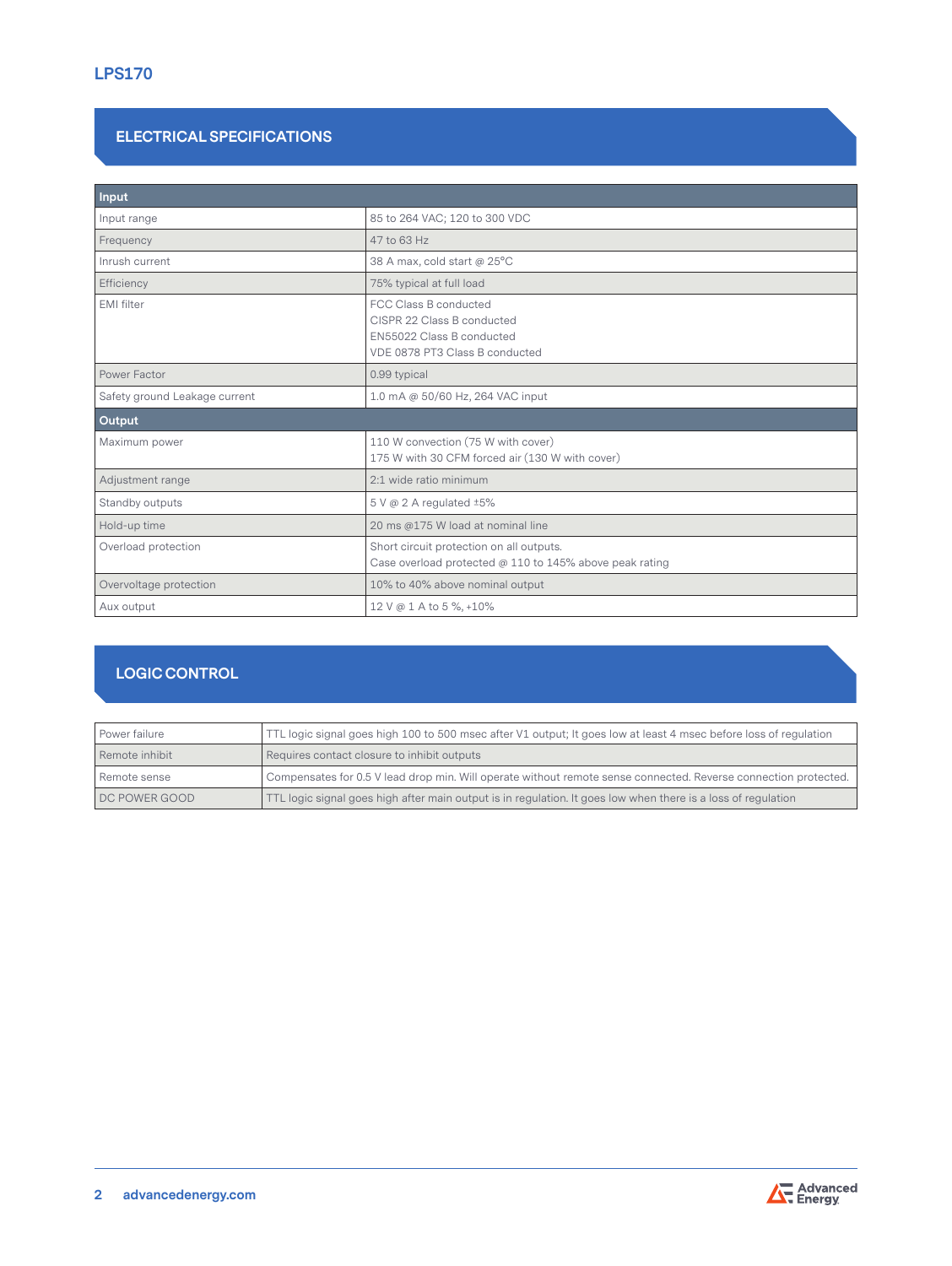## **ENVIRONMENTAL SPECIFICATIONS**

| Operating temperature          | 0°C to 50°C ambient; derate each output at 2.5% per degree from 50°C to 70°C                                             |
|--------------------------------|--------------------------------------------------------------------------------------------------------------------------|
| Low temperature start          | $-20^{\circ}$ C                                                                                                          |
| Temperature coefficient        | $\pm 0.4\%$ per $^{\circ}$ C                                                                                             |
| Storage temperature            | $-40^{\circ}$ C to 85 $^{\circ}$ C                                                                                       |
| Electromagnetic susceptibility | Designed to meet IEC EN61000-4, -2, -3, -4, -5, -6, -8, -11 Level 3                                                      |
| Humidity                       | Operating; non-condensing 5% to 95%                                                                                      |
| Vibration                      | Three orthogonal axes, sweep at 1 oct/min, 5 min. dwell at four major resonances 0.75G peak 5Hz to 500Hz,<br>operational |
| MTBF demonstrated              | >550,000 hours at full load and 25°C ambient conditions                                                                  |

# **ORDERING INFORMATION**

| <b>Model</b><br><b>Number</b> | <b>Output Voltage</b> | <b>Minimum</b><br>Load | <b>Convection Cooling</b> | <b>Maximum Load with Maximum Load with</b><br><b>30CFM Forced Air</b> | Peak Load $1$ | Regulation $2$ | Ripple<br>$P/P(PARD)^3$ |
|-------------------------------|-----------------------|------------------------|---------------------------|-----------------------------------------------------------------------|---------------|----------------|-------------------------|
| <b>LPS172</b>                 | 5 V (2.5 to 6 V)      | 0 A                    | 22 A                      | 35 A                                                                  | 38 A          | ±2%            | 50 mV                   |
| <b>LPS173</b>                 | 12 V (6 to 12 V)      | 0A                     | 9.1A                      | 15 A                                                                  | 16.5 A        | ±2%            | 120 mV                  |
| <b>LPS174</b>                 | 15 V (12 to 24 V)     | 0A                     | 7.3A                      | 12 A                                                                  | 13.2 A        | ±2%            | $<1\%$                  |
| <b>LPS175</b>                 | 24 V (24 to 54 V)     | 0A                     | 4.5A                      | 7.5A                                                                  | 8.2 A         | ±2%            | $<1\%$                  |

1 Peak current lasting <30 seconds with a maximum 10% duty cycle.

2 At 25°C including initial tolerance, line voltage, load currents and output voltages adjusted to factory settings.

3 Peak-to-peak with 20 MHz bandwidth and 10 μF in parallel with a 0.1 μF capacitor at rated line voltage and load ranges.

4 Remote inhibit resets OVP latch.

5 This product is a Component Power Supply and is only for inclusion by professional installers within other equipment and must not be operated as a standalone product. EMC compliance to appropriate standards must be verified at the system level. This product is for sale to OEMs and System Integrators, including through Distribution Channels. It is not intended for sale to End Users.

Note: -C suffix added to the model number indicates cover option.

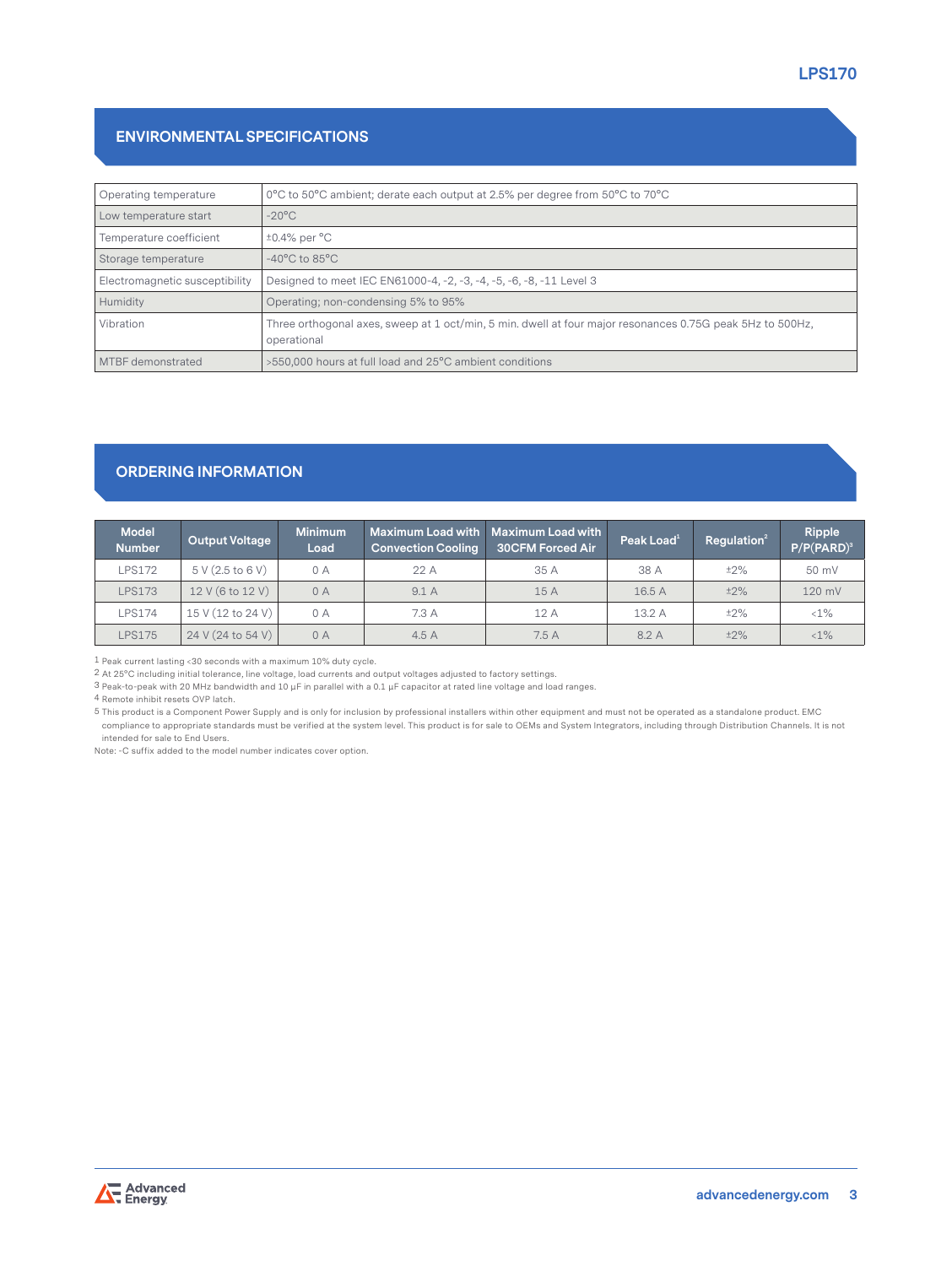## **MECHANICAL DRAWING**





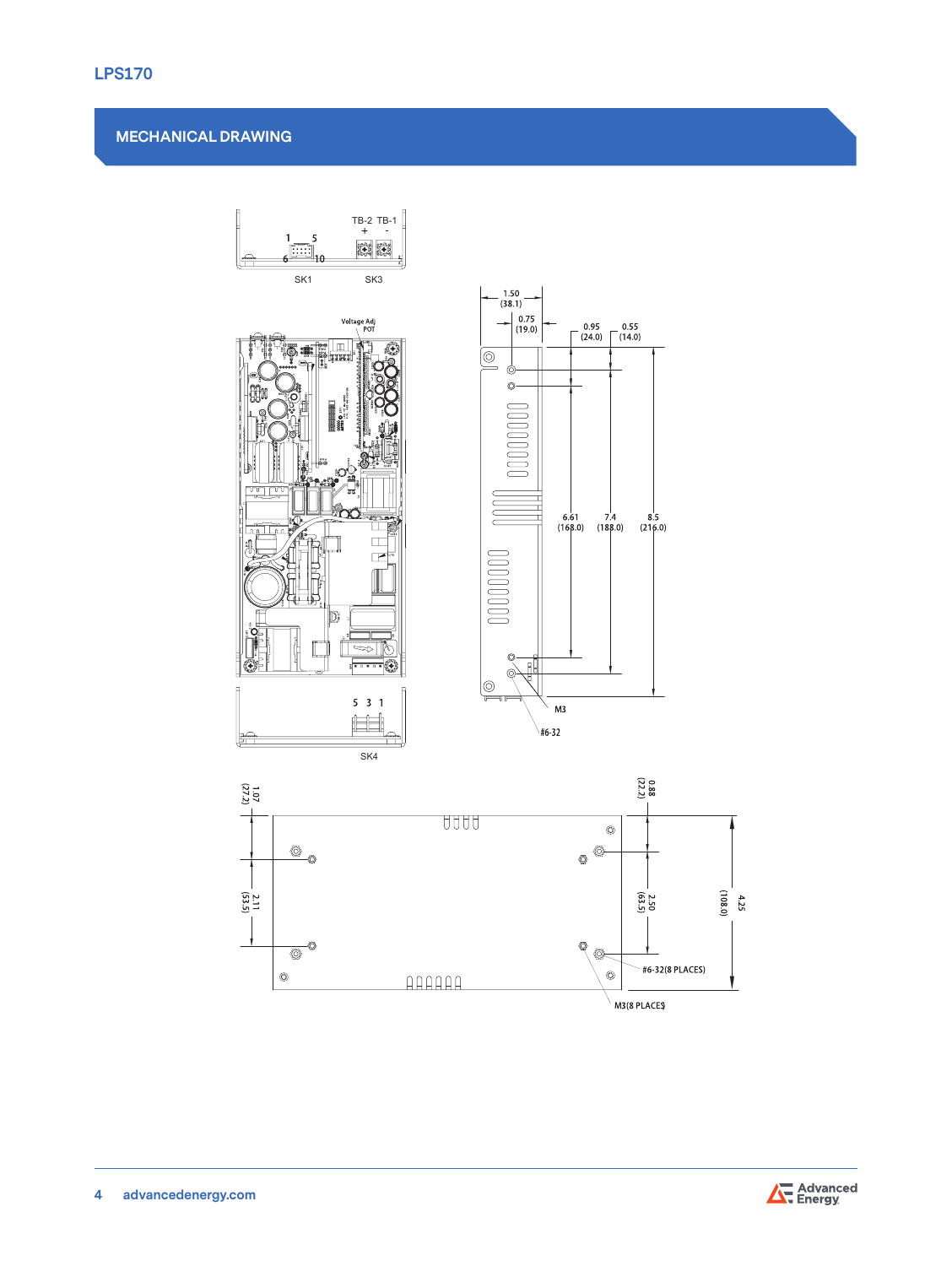## **PIN ASSIGNMENTS**

| Connector | LPS17x           |                     |
|-----------|------------------|---------------------|
| SK1       | PIN 1            | $+12V$              |
|           | PIN <sub>2</sub> | 5 V STANDBY         |
|           | PIN <sub>3</sub> | COMMON              |
|           | PIN 4            | V1 SWP              |
|           | PIN <sub>5</sub> | COMMON              |
|           | PIN 6            | +V1 SENSE           |
|           | PIN <sub>7</sub> | <b>SENSE COMMON</b> |
|           | PIN 8            | REMOTE INHIBIT      |
|           | PIN 9            | DC POWER GOOD       |
|           | <b>PIN 10</b>    | <b>POK</b>          |
| SK3       | $TB-1$           | COMMON              |
|           | $TB-2$           | MAIN OUTPUT         |
| SK4       | PIN 1            | GROUND              |
|           | PIN <sub>3</sub> | <b>LINE</b>         |
|           | Pin 5            | NEUTRAL             |

# **MATING CONNECTORS**

| AC Input (SK4)                                                              | Molex 09-50-8051 (USA)<br>Molex 09-91-0500 (UK)<br>PINS: 08-58-0111            |
|-----------------------------------------------------------------------------|--------------------------------------------------------------------------------|
| DC Outputs (SK3)                                                            | Molex 19141-0058                                                               |
| Control Signals (SK1)                                                       | Molex 90142-0010 (USA)<br>PINS: 90119-2110 or<br>Amp: 87977-3<br>PINS: 87309-8 |
| Artesyn Embedded Power Connector Kit #70-841-016, includes all of the above |                                                                                |

1 Specifications subject to change without notice.

2 All dimensions in inches (mm), tolerance is ±0.02" (±0.5 mm)

3 Mounting holes M1 and M2 should be grounded for EMI purposes.

4 Mounting hole M1 is safety ground connection.

 $^5$  Specifications are for convection rating at factory settings at 115 Vac input, 25°C unless otherwise stated.

6 Warranty: 2 years

7 Weight: 1.8 lbs/0.85 kg